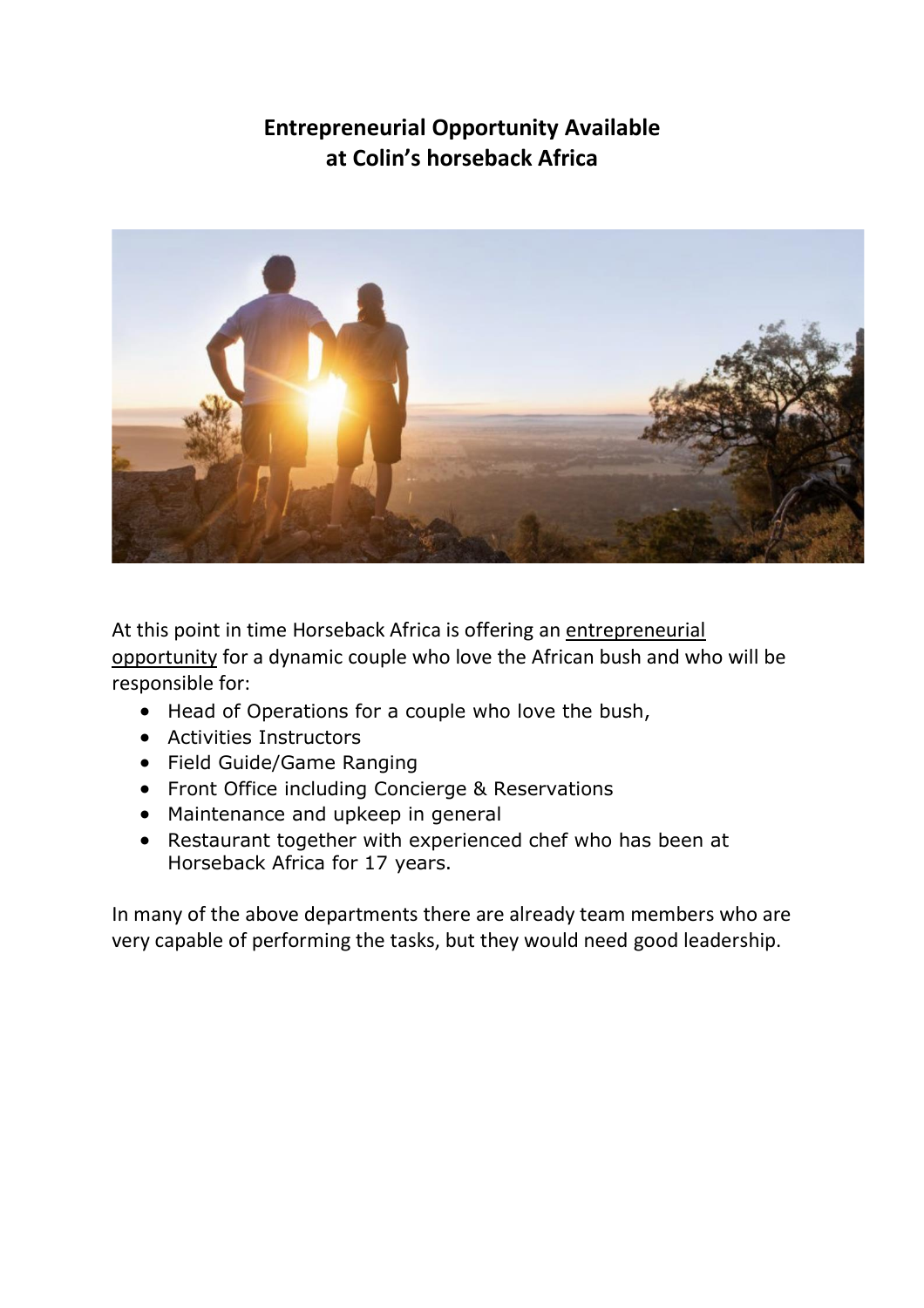

## **Task description**

This is a profit-sharing opportunity for an entrepreneur plus partner with an exceptional passion and drive who would like to live in nature. They would need to follow the company Mission Statement and Values below, and ensure that the company not only remains financially viable but builds up from strength to strength in these challenging times.



## **Skills required**

1.Previous experience in the hospitality industry and senior level management of a similar size and scope will be hugely advantageous. 2.Either one or both partners MUST have entrepreneurial skills combined with a strong business and financial acumen, with

a passion for customer/guest focus.

- 3. Either one or both partners must qualify as a wildlife guide.
- 4. Either one or both partners must qualify as an experienced horse rider – we specialize in Natural Horsemanship.
- 5. One of the partners must be able to run a restaurant effortlessly (together with an experienced chef), as well as administer the FOH, marketing, bookings, secretarial, and financials.
- 6. Maintenance skills are essential within a game reserve setting.
- 7. Be completely confident to execute activities, event planning and organize projects.
- 8. Must be pioneers with an EXCEPTIONAL DRIVE to improve the company constantly.
- 9. Must have an honest, professional and a respectful approach.
- 10. Must have an ability to influence & negotiate.
- 11. Proven ability to build productive teams that deliver exceptional guest services and high standards of operations.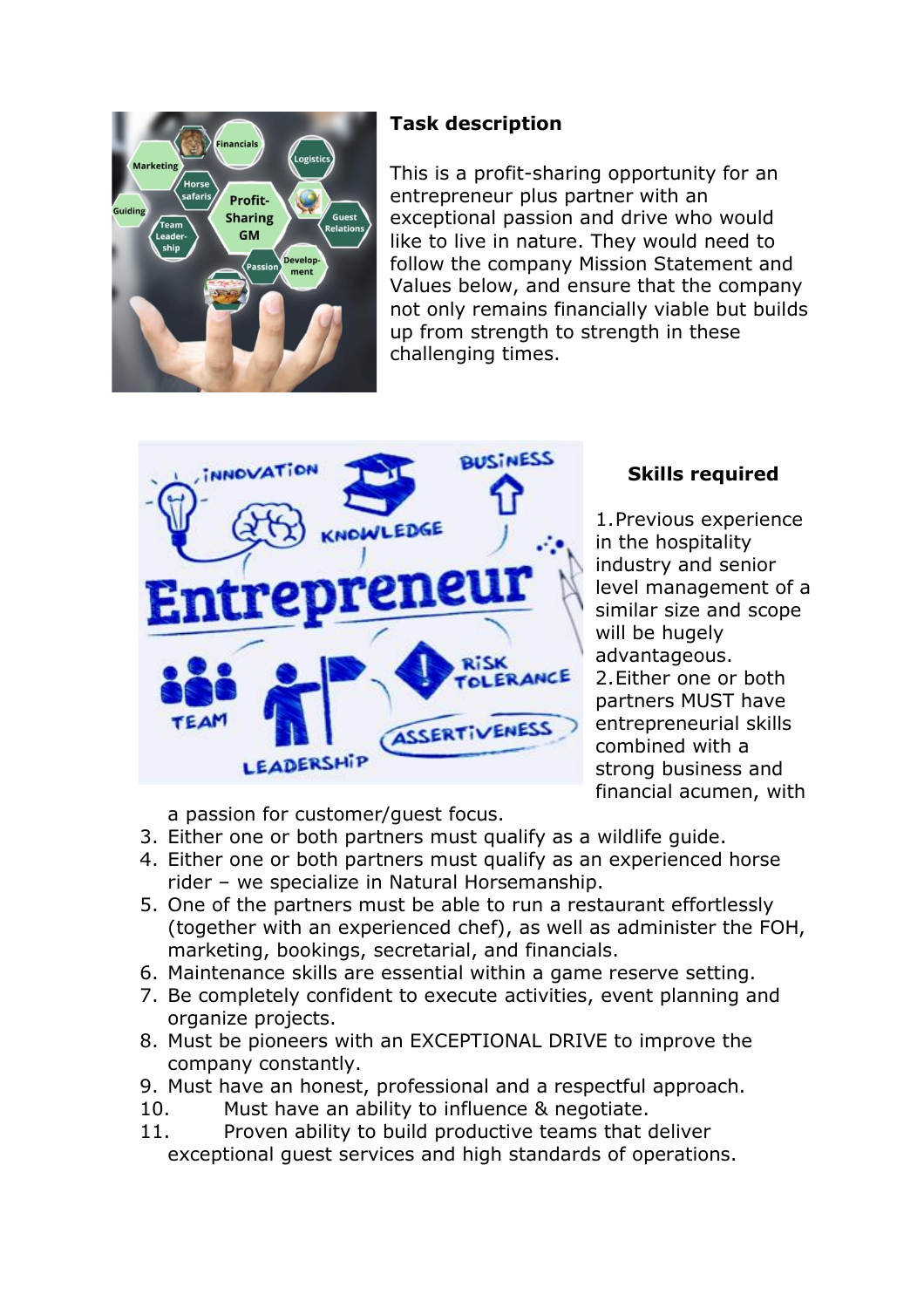- 12. Unique ability to identify and implement cost saving measures.
- 13. Excellent track record for meeting all budget and revenue projections.



company Procedure Manuals.

#### **Responsibilities**

1. Taking full responsibility of, and slowly but surely increase all revenue streams offered by this stunning lodge. 2. Managing, organizing, controlling and efficiently supervising all elements of the company in line with current company policies and procedures – a guideline of which is available within the

- 3. Regularly exploring competitor activity, market trends and new initiatives, and then implementing the new ideas to constantly upgrade the company.
- 4. Must be able to take full responsibility for all actions taken for the company and will be held accountable in all matters.
- 5. Liaising continuously with the owners so as to portray a united concept of what we stand for in our current state of affairs within our beautiful African country as far as conservation is concerned.



## **Commitments**

1. Must be hands-on, in the way that they would be representing a company which advertises that the owners /managers/ directors are hands-on. 2. Must be

involved in many of the day-to-day activities, including lion tours,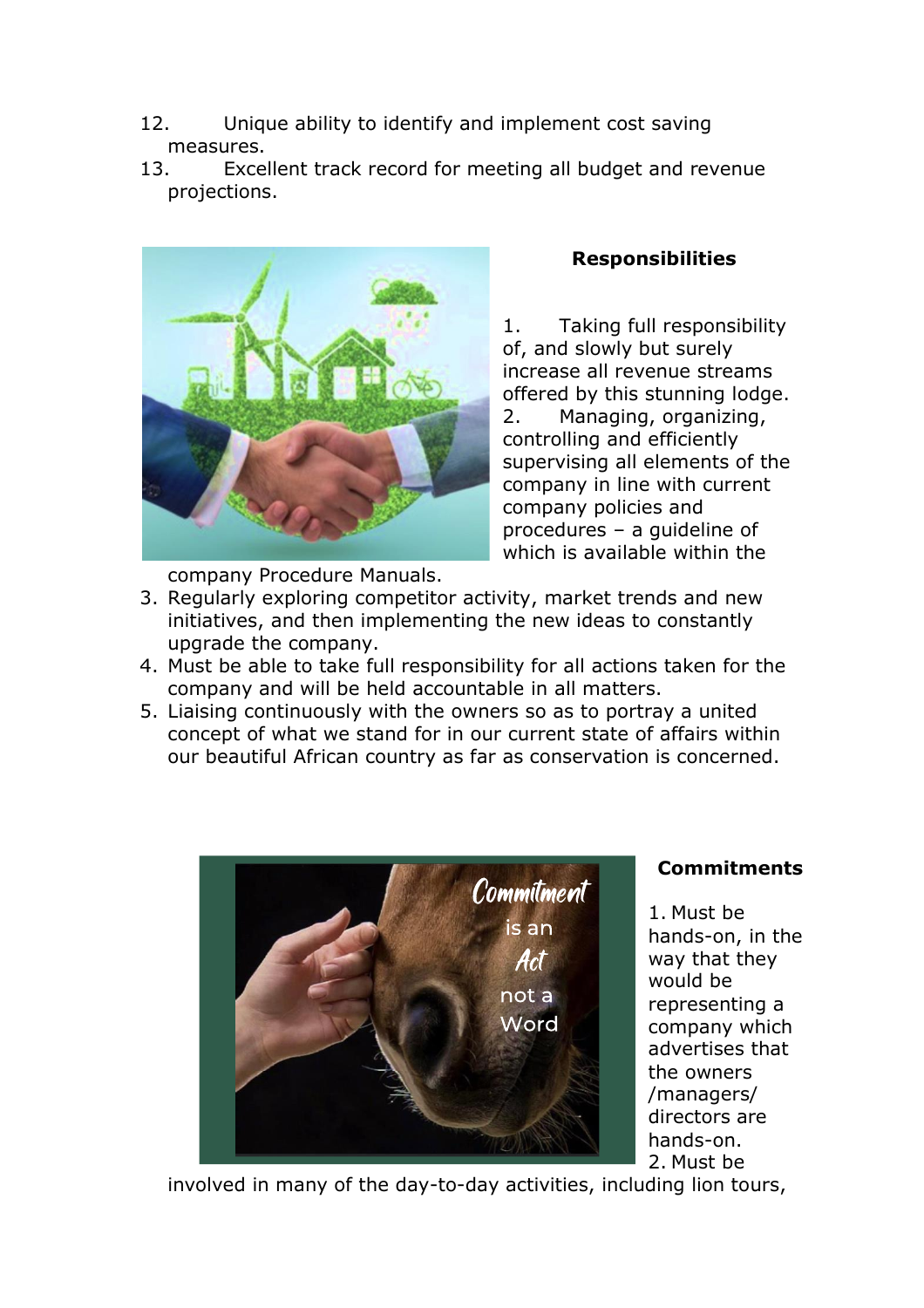horse rides, sales and marketing, reservations, welcoming and receiving guests as this is an owner-run operation where this entrepreneural couple stand in for the owners.

Must ensure the smooth running of all departments by being completely involved in all areas including reception, lodge, stables, animal departments, housekeeping, sales and marketing, personnel training and development.



#### **Expectations**

- 1. Exceptional hard work fuelled by passion.
- 2. It takes an innovative and tenacious entrepreneurial couple to face the tremendous challenges confronting today's hospitality industry.
- 3. The owners of the company must be able to trust this entrepreneurial couple with ALL aspects of the complete daily running and forward projections of the company.
- 4. This couple must be able to quickly understand complex concepts, identify and solve challenges, turn ideas into logical strategies, and implement systems that optimize productivity and guest satisfaction.
- 5. Must be non-smokers, with moderate alcoholic consumption.
- 6. This couple must enjoy a wholesome outdoors lifestyle, and must be passionate about nutritious foods and good exercise.
- 7. This couple must be able to handle a good 16 hour day's work, or however long it takes to direct the company operations optimally.
- 8. Must have passion for the hospitality industry it's team members and guests alike.